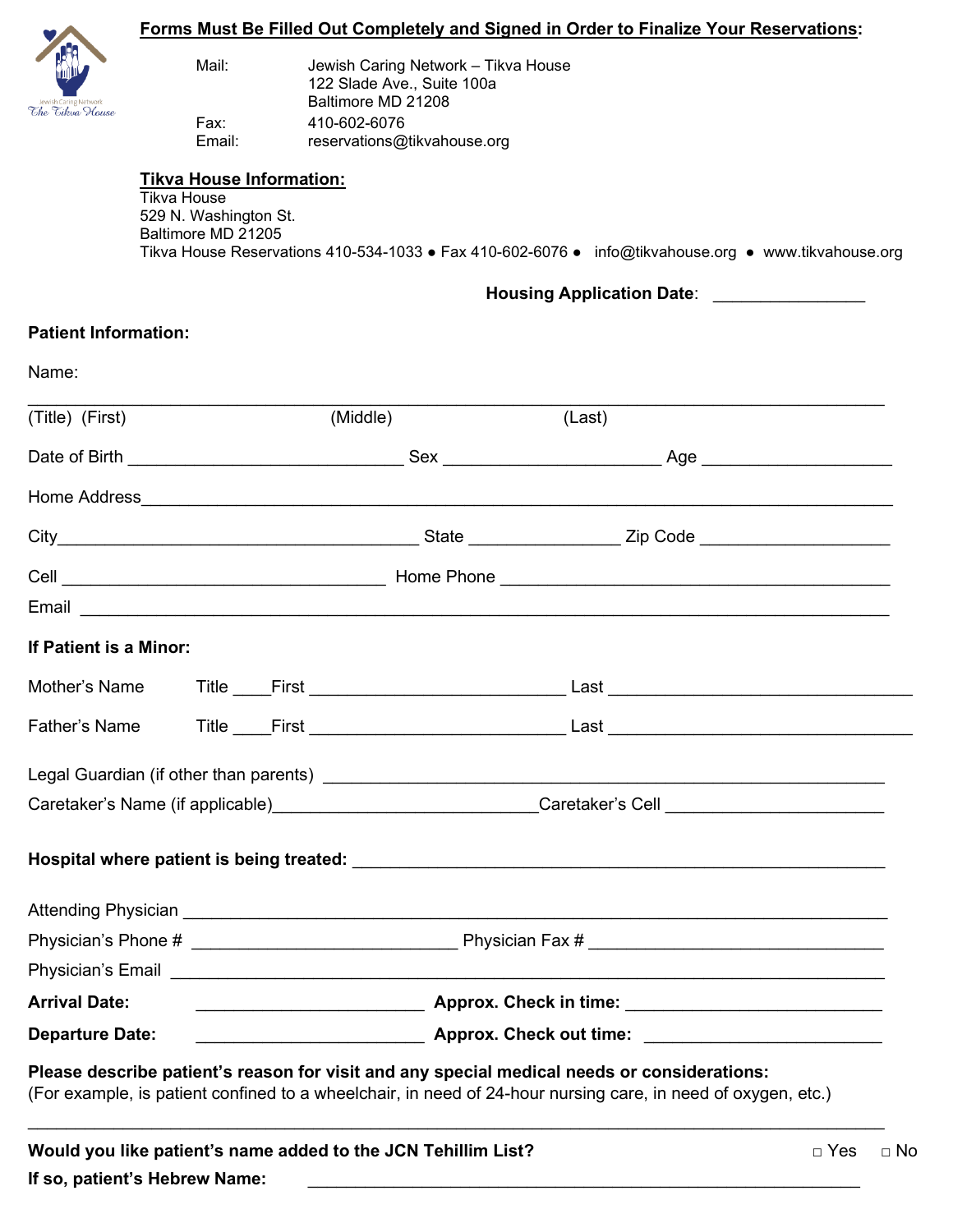#### **Guest Information:**

Name:

| (Title) (First)                       | (Middle) | (Last)                                                           |  |
|---------------------------------------|----------|------------------------------------------------------------------|--|
|                                       |          | _Age _________________________                                   |  |
|                                       |          |                                                                  |  |
|                                       |          | _State ______________________ Zip Code _________________________ |  |
|                                       |          |                                                                  |  |
|                                       |          |                                                                  |  |
|                                       |          |                                                                  |  |
| <b>References:</b>                    |          |                                                                  |  |
| Reference (name & phone number):      |          |                                                                  |  |
| Reference (name & phone number):      |          |                                                                  |  |
| Synagogue (if applicable):            |          |                                                                  |  |
| Rabbi's Name (if applicable):         |          |                                                                  |  |
| Rabbi's phone number & email address: |          |                                                                  |  |

### **Please List the Names, Relationships to Patient, Ages, and Phone Numbers of all Family Members Planning to Stay in the Tikva House.**

- **PLEASE NOTE: IF NAMES ARE NOT PROVIDED BELOW, INDIVIDUALS ARE NOT PERMITTED TO STAY IN THE TIKVA HOUSE.**
- **PLEASE NOTE: COVID VACCINATIONS ARE REQUIRED OF ALL GUESTS STAYING AT THE TIKVA HOUSE. PLEASE ATTACH PROOF OF VACCINATION FOR ALL INDIVIDUALS LISTED BELOW.**
- **PLEASE NOTIFY THE TIKVA HOUSE STAFF WHEN FAMILY MEMBERS PLAN TO ARRIVE OR LEAVE THE TIKVA HOUSE.**

| (Title) Name           | Relationship                   | Age   |
|------------------------|--------------------------------|-------|
| <b>Cell Number</b>     | Address                        | Email |
| Covid Vaccination Type | <b>Covid Vaccination Dates</b> |       |
| (Title)<br>Name        | Relationship                   | Age   |
|                        | <b>Address</b>                 | Email |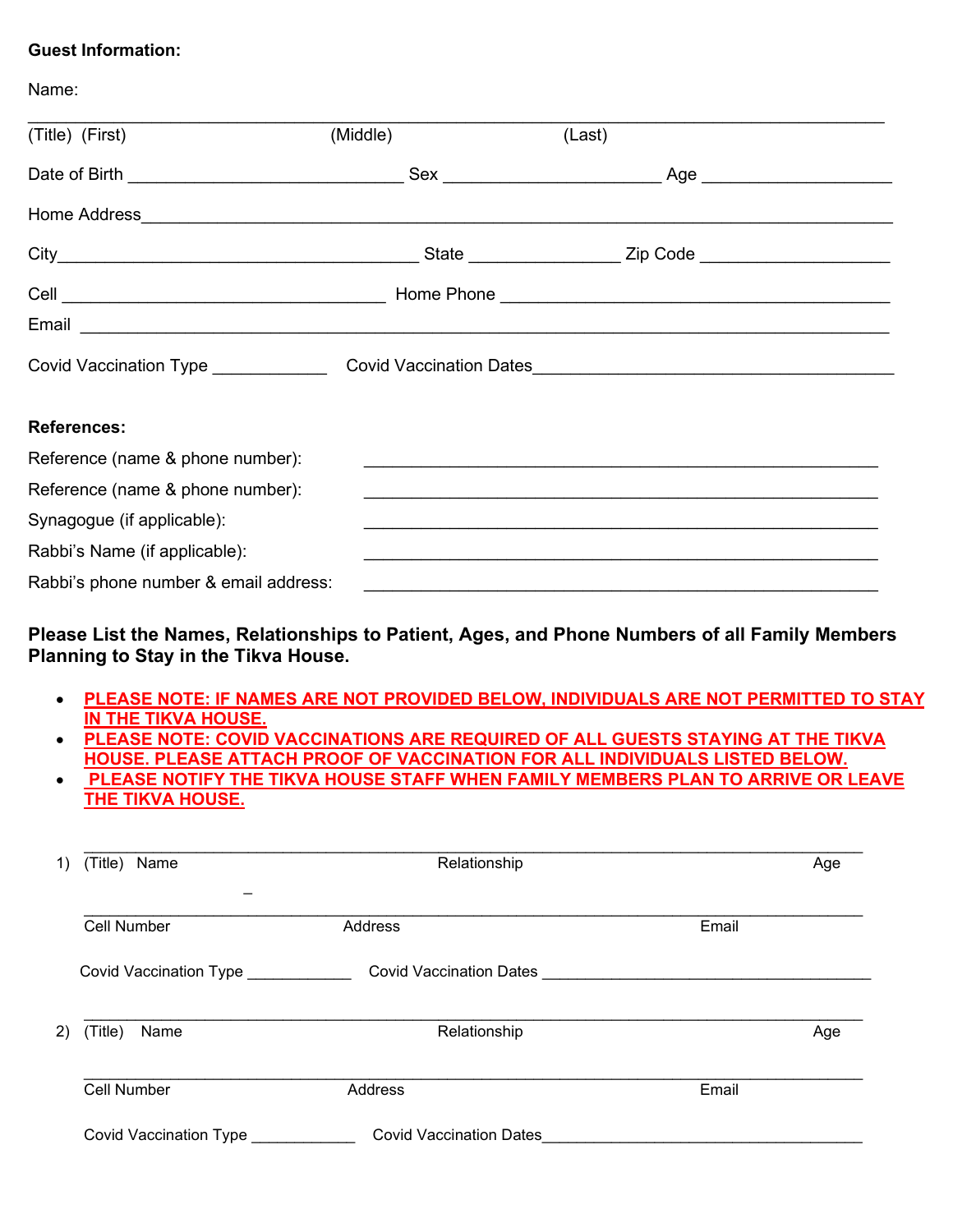| 3) | (Title)<br>Name                                   |         | Relationship                                                                                                                                                                               |            |           |  |
|----|---------------------------------------------------|---------|--------------------------------------------------------------------------------------------------------------------------------------------------------------------------------------------|------------|-----------|--|
|    | Cell Number                                       | Address | Email                                                                                                                                                                                      |            |           |  |
|    |                                                   |         |                                                                                                                                                                                            |            |           |  |
| 4) | (Title)<br>Name                                   |         | Relationship                                                                                                                                                                               | Age        |           |  |
|    | Cell Number                                       | Address | Email                                                                                                                                                                                      |            |           |  |
|    |                                                   |         |                                                                                                                                                                                            |            |           |  |
|    |                                                   |         | Food Preferences (Chassidische menu, dairy, pareve, food likes and dislikes): _____________________                                                                                        |            |           |  |
|    | Would you like to be visited in the hospital?     |         |                                                                                                                                                                                            | $\Box$ Yes | $\Box$ No |  |
|    | Would you like to speak with a Rabbi or Chaplain? |         |                                                                                                                                                                                            | $\Box$ Yes | $\Box$ No |  |
|    |                                                   |         | Are you interested in having a volunteer take you to the grocery store (or Target, etc.) ?                                                                                                 | $\Box$ Yes | $\Box$ No |  |
|    | What language do you speak?                       |         | Will you need an interpreter?                                                                                                                                                              | $\Box$ Yes | $\Box$ No |  |
|    | <b>Registration:</b>                              |         |                                                                                                                                                                                            |            |           |  |
|    |                                                   |         | To reserve a room, there must be a credit card on file. Significant damage to the room will be<br>charged to the credit card on file. Upon check out, a room inspection will be performed. |            |           |  |
|    | <b>Credit Card Number:</b>                        |         |                                                                                                                                                                                            |            |           |  |
|    |                                                   |         |                                                                                                                                                                                            |            |           |  |
|    |                                                   |         |                                                                                                                                                                                            |            |           |  |
|    |                                                   |         |                                                                                                                                                                                            |            |           |  |

Authorized Signature: \_\_\_\_\_\_\_\_\_\_\_\_\_\_\_\_\_\_\_\_\_\_\_\_\_\_\_\_\_\_\_\_\_\_\_\_\_\_\_ Date \_\_\_\_\_\_\_\_\_\_